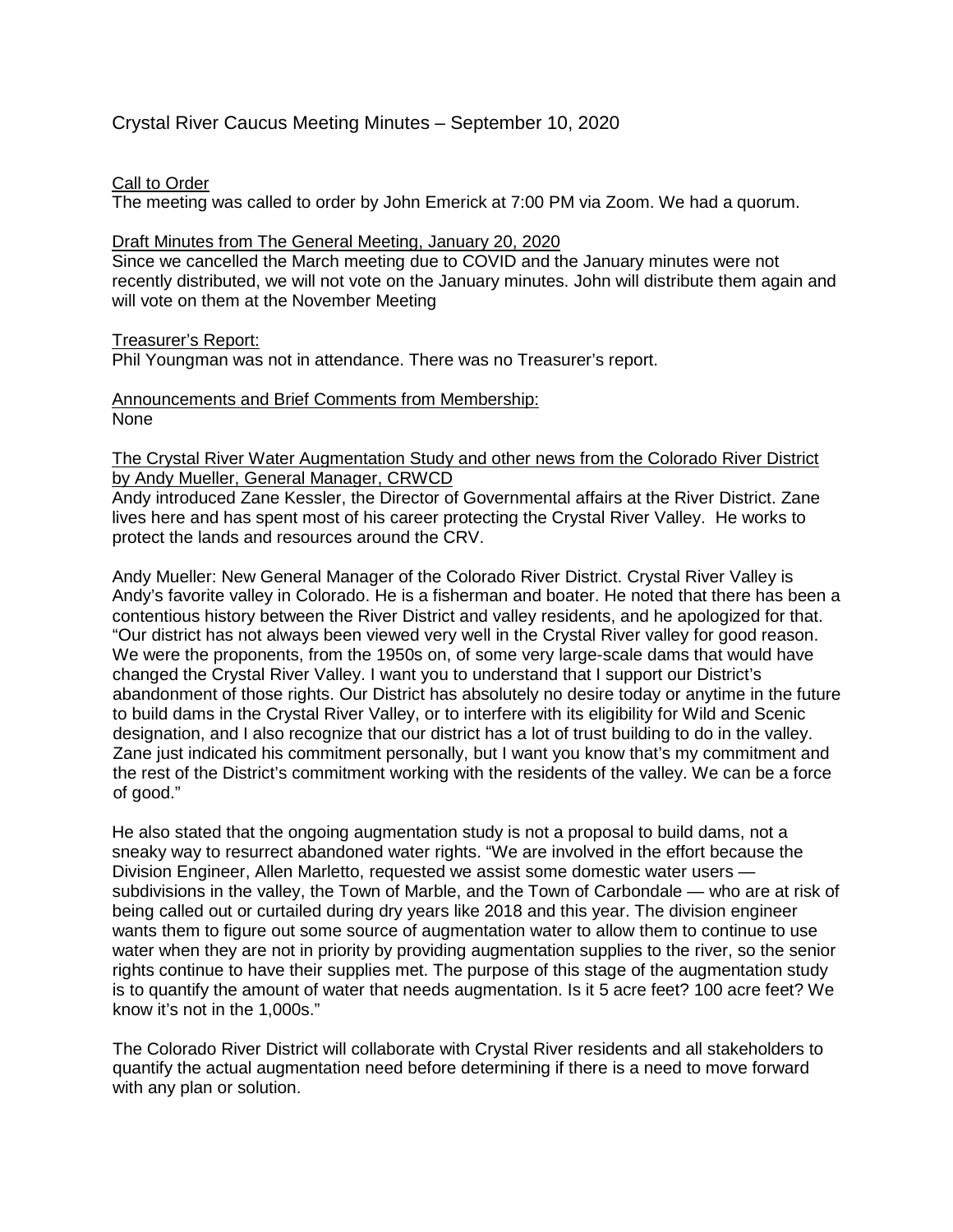If there is a quantifiable need for augmentation water, the River District will explore all potential solutions with all stakeholders including emphasis on non-storage alternatives. The commitments from the Colorado River District: no dam on the mainstream of the Crystal River.

Laura Makar, attorney for Pitkin County's Attorney's office, let us know that Aspen engaged an engineering firm to quantify the issue as the first step. Looks a lot smaller than the 100,000-acre feet. Kristina Wynn from BBA Water in Denver, the firm hired by Pitkin, agrees the unaugmented depletion is closer to 100 - 300-acre feet if there is a call. Laura indicated they are also looking at other issues that could be addressed before restricting domestic water, such as water being used inefficiently.

Andy also stated that the Colorado River District is willing participate in and support a community discussion about Wild and Scenic designation for the Crystal River.

There will be a question on the November ballot to raise the mill levy to fund the River District:

Shall Colorado River Water Conservation District, also known as the Colorado River District, taxes be increased by an amount up to \$4,969,041 in 2021 (which increase amounts to approximately \$1.90 in 2021 for every \$100,000 in residential home value), and by such amounts as are generated annually thereafter from an additional property tax levy of 0.248 mills (for a total mill levy of 0.5 mills) to enable the Colorado River District to protect and safeguard Western Colorado water by:

- Fighting to keep water on the West Slope;
- Protecting adequate water supplies for West Slope farmers and ranchers;
- Protecting sustainable drinking water supplies for West Slope communities; and

• Protecting fish, wildlife, and recreation by maintaining river levels and water quality;

provided that the District will not utilize these additional funds for the purpose of paying to fallow irrigated agriculture; with such expenditures reported to the public in an annually published independent financial audit; and shall all revenues received by the District in 2021 and each subsequent year be collected, retained and spent notwithstanding any limits provided by law?

How will they spend the money? Andy stated that the money will be used to fund multi-purpose projects that meet needs in one or more of the following five categories: productive agriculture, infrastructure, healthy rivers, watershed health and water quality, conservation, and efficiency.

Update on the NEPA Environmental Review Process for the Redstone to McClure Pass Trail The process is several weeks behind. They anticipate releasing a draft assessment in late October with a public comment period in November. There will probably be a presentation and discussion at our November meeting.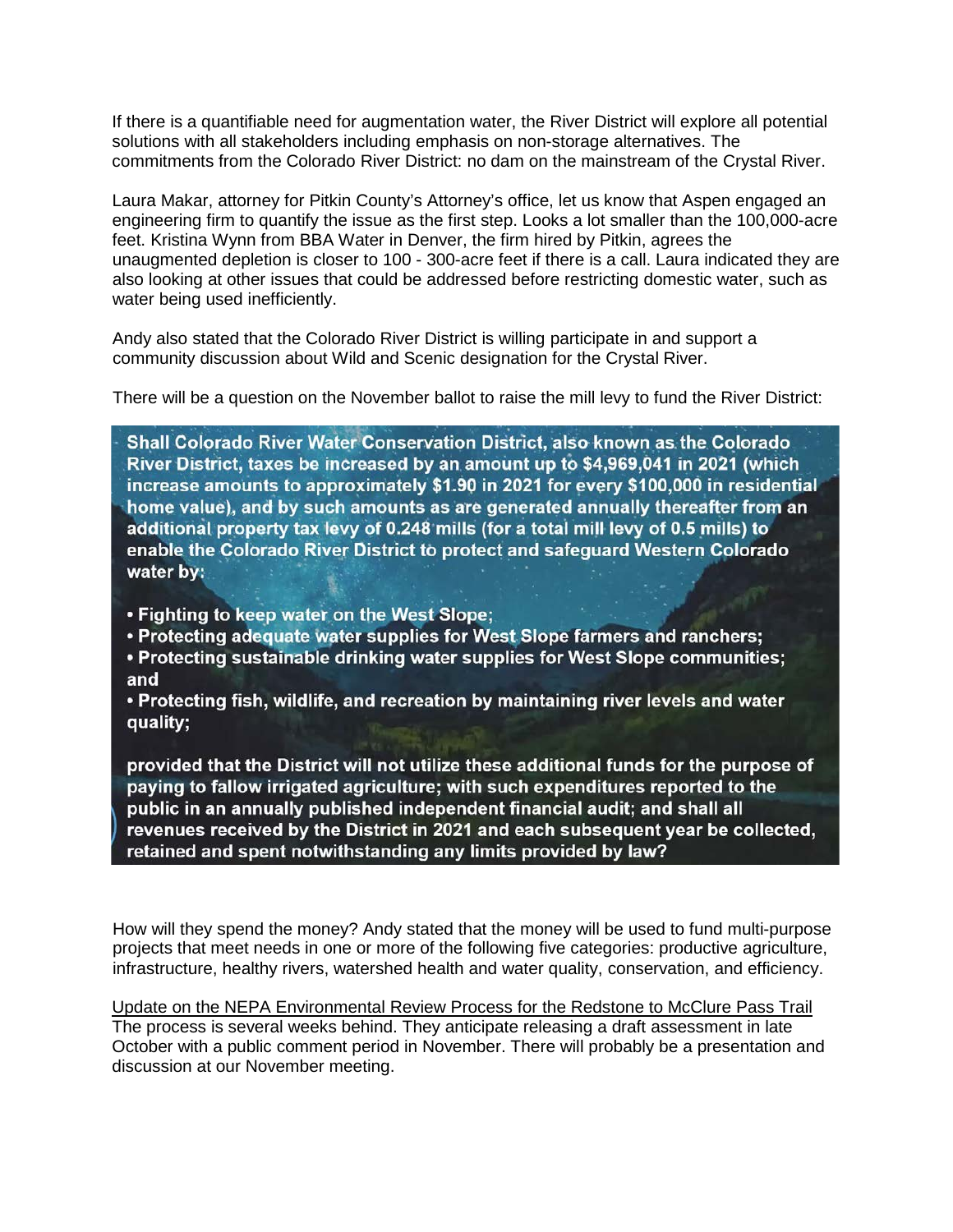Update on Open Space and Trails Redstone Park Steering Committee The Steering Committee is still being formed.

## Potential Water Quality Impacts to the Crystal River by the Yule Quarry

Kate Hudson reported that in March the Army Corps of Engineers sent a letter to the company stating that they needed a permit for the work that already completed. The Army Corps is still waiting for an application for the permit. It is possible that the company will be required to put the stream bed back to the way it was. Once the permit is received it will be open for public comment.

Any decision by the Army Corps may have an impact downstream and we should all be concerned.

There is an opportunity for Pitkin County and the Healthy Rivers Board to participate in proactively identifying mitigation steps downstream of the site.

Macie showed the video of the changes. [can we send a link to the video?]

There was a 5,500-gallon diesel spill 2019 and the company was cited for violation of their permit because the tank had been moved. There is a spill site where the creek used to be and the clean-up could be a multi-year process.

At this point no monitoring is planned by the Commissioners.

## Impacts of short-term rentals to our community: Updating Pitkin County's Growth Management Plan

How have short-term rentals impacted our community? Bill Jochems lives on Redstone Blvd. suggests the county look into how many short-term rentals are on the Boulevard. Suggests the Caucus ask the County to do this. A few weeks ago, one rental reminded him of living in fraternity house - parking issues, noise. Visitors don't have the sensitivity of living in a community.

Chuck Downey mentioned that his neighborhood requires a 30-day minimum rental.

Lisa Wagner has a Bed & Breakfast. She has been undercut on rooms. She pays taxes. The VRBOs don't.

Nancy Chromy noted that the short-term rental renters aren't social distancing. Commercial use in a residential zone, isn't legal. But people are doing short-term rentals in the north part of Redstone which is zoned VR (village residential)

Andrea and Bruce Garr own the Redstone Cliffs Lodge on Boulevard. They were forced to file a COVID business plan with Pitkin County. The short-term rentals were not forced to fill out a business plan. Also, the tax rate is much higher for their business. Suggest that Pitkin look into a way of identifying the abusers of the zoning and tax laws.

Andrea moved that the caucus request Pitkin County to identify short-term rentals as well as the different districts to the extent that there are zoning violations. Nancy seconded.